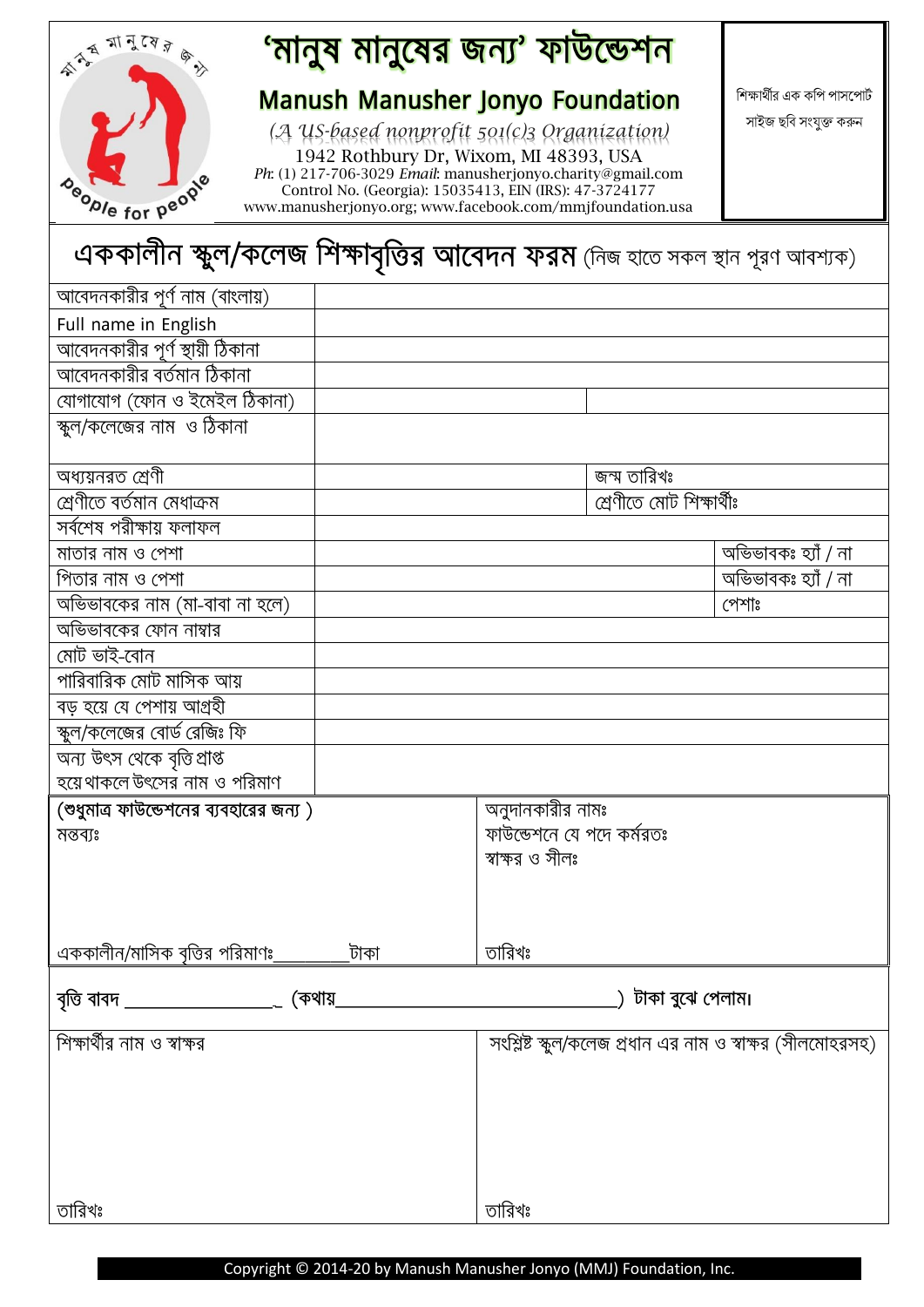

## 'মানুষ মানুষের জন্য' ফাউন্ডেশন

### **Manush Manusher Jonyo Foundation**

*(A United States-based nonprofit (501(c)3) organization)* 1942 Rothbury Dr, Wixom, MI 48393, USA *Ph*: (1) 217-706-3029 *Email*: manusherjonyo.charity@gmail.com Control No. (Georgia): 15035413, EIN (IRS): 47-3724177 [www.manusherjonyo.org;](http://www.manusherjonyo.org/) www.facebook.com/mmjfoundation.usa

Candidate's Educational and Financial History and Status

(নিজ হাতে সকল স্থান পূরণ আবশ্যক)

| Student's name (ছাত্ৰ/ছাত্ৰীর নাম):                                                  |           |        |          |              |  |  |
|--------------------------------------------------------------------------------------|-----------|--------|----------|--------------|--|--|
| Contact mobile (ফোন নাম্বার):                                                        |           | Email: |          |              |  |  |
| GPA List ( জিপিএ), Please include all GPAs from SSC exam to current course of study: |           |        |          |              |  |  |
| Last Term/Year Exam GPA:                                                             |           |        |          |              |  |  |
| SSC GPA:<br>Education Board:                                                         | SSC Roll: |        | Year:    |              |  |  |
| Study plan (aim in life):<br>(Ex.: Wish to be a great pharmacist).                   |           |        |          |              |  |  |
| Father's name (পিতার নাম):.                                                          |           |        |          |              |  |  |
| Mother's name (মাতার নাম):                                                           |           |        |          |              |  |  |
| Detail Permanent Address (স্থায়ী ঠিকানা): Village:                                  |           |        |          | Post office: |  |  |
|                                                                                      | Upazilla: |        | Zilla:   |              |  |  |
| Current Address (বৰ্তমান ঠিকানা):                                                    |           |        |          |              |  |  |
| Contact person (যোগাযোগের উপায়): Phone:                                             |           |        | email:   |              |  |  |
| Income of the family (পরিবারের আয় ও উৎস):                                           |           |        |          |              |  |  |
| Number of brothers/sisters (ভাই-বোন): brothers:                                      |           |        | sisters: |              |  |  |
| SSC/HSC Admission or Registration Fee (রেজি ফি):                                     |           |        |          |              |  |  |
| Present status of brothers and/or sisters:                                           |           |        |          |              |  |  |